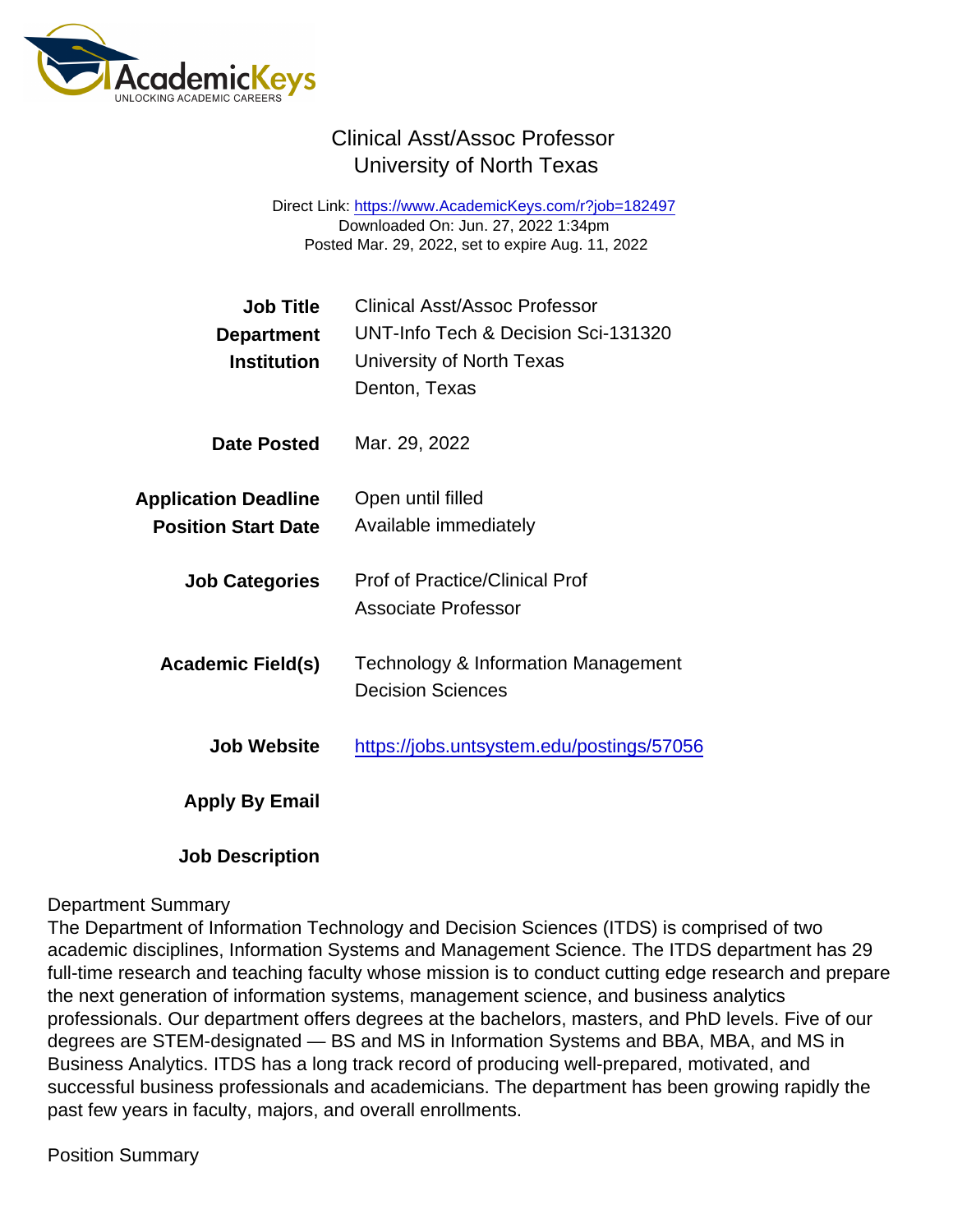## Clinical Asst/Assoc Professor University of North Texas

Direct Link: <https://www.AcademicKeys.com/r?job=182497> Downloaded On: Jun. 27, 2022 1:34pm Posted Mar. 29, 2022, set to expire Aug. 11, 2022

The Information Technology & Decision Sciences (ITDS) Department in the G. Brint Ryan College of Business at the University of North Texas, a Carnegie R1 university, seeks an individual for a clinical faculty position in Decision Sciences, Management Science, Business Analytics, and/or Information Systems (DS/MS/BA/IS) with the ability and experience to teach and develop undergraduate and graduate DS/MS/BA/IS courses, make quality intellectual contributions in those or closely related fields independently and with faculty colleagues and/or doctoral students, advise and mentor students, and render service to the department, college, university, and profession commensurate with their rank. We anticipate several Clinical Assistant Professor openings in the Fall of 2022. As openings arise, we will actively source candidates from this applicant pool.

An offer of employment for this position will be made dependent upon available funding.

#### Minimum Qualifications

The successful candidate must have a PhD in Decision Sciences, Management Science, Business Analytics, and/or Information Systems (DS/MS/BA/IS) or a closely related field and three or more years of management and/or consulting experience in a closely-related field.

Associate rank requires at least five years of experience as a Clinical Professor.

### Preferred Qualifications

Strong preference for a proven teacher with experience teaching undergraduate and graduate DS/MS/BA/IS courses and discipline-specific managerial experience. Also one with experience developing courses, curriculum, and/or teaching cases, and who is also able and willing to assist students with career guidance and helping us nurture, expand, and improve our relations with industry. A proven record of research or other discipline-specific intellectual contributions is also desired, since productivity in this area is part of annual evaluations; therefore, preference is for a candidate proven to be capable of and interested in conducting discipline-related research independently or with colleagues and/or doctoral students. Great teaching, relevant intellectual contributions, and germane practical experience are key, but a track record developing, expanding, and improving relations with organizations that intern students and/or hire college graduates is also important. PhD awarded from an AASCB-accredited or similarly accredited institution is a plus.

Contact Information

Please reference Academickeys in your cover letter when applying for or inquiring about this job announcement.